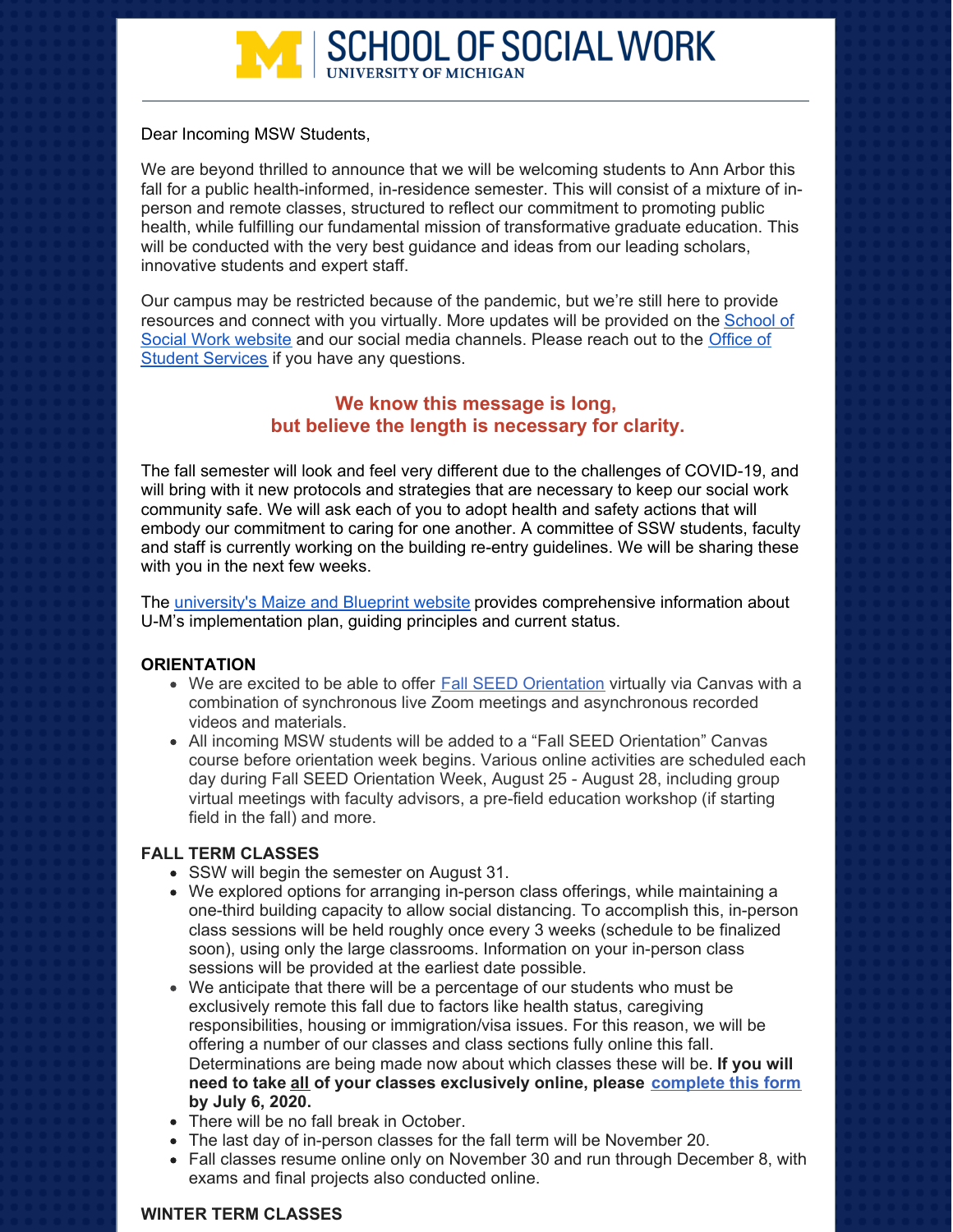- Winter semester will begin on January 18 with a day celebrating the life and work of Dr. Martin Luther King, Jr.
- Classes will begin on January 19 and meet continuously through April 20.
- There will be no spring break.
- Final exams will run April 22-29.

### **FIELD EDUCATION IN FALL**

- Field education officially begins the week of August 31.
- Field education officially ends on December 17.
- Most 16-month and 20-month students are not scheduled to begin field education in the fall term.
- We anticipate that field education in the fall will include both in-person and remote learning activities, depending on the field site.
- In-person field education will include public health and safety measures specific to the field site.
- Entirely remote field education for fall term is a potential option. **If you are interested in this, please contact your field faculty. If you will need to complete field remotely, please [complete](https://docs.google.com/forms/d/e/1FAIpQLSfSF0jY2-jTXBFARqhcEEAToQFT-PKVhgMC2S6elaXAXr9M-w/viewform) this form by July 6, 2020. You may use the Field [Decision-Making](https://umich.app.box.com/s/uqeoly0uzzklvhbvewner36u5r6ep72q) Tool to help guide you.**
- Out-of-sequence field options can also be considered and should be discussed with your field faculty and/or the field office.

### **FIELD EDUCATION IN WINTER**

- Field education officially begins the week of January 18.
- Field education officially ends on April 24.
- We anticipate that field education in the winter may include both in-person and remote learning activities depending on the field site.
- In-person field education will include public health and safety measures specific to the field site.
- Entirely remote field education for winter term is a potential option and should be discussed with the field office this fall. **Use the Field [Decision-Making](https://umich.app.box.com/s/uqeoly0uzzklvhbvewner36u5r6ep72q) Tool to help guide you.**

# **PREVENTION & CARE**

Our collective safety requires we all do our part by practicing robust personal hygiene habits, wearing a face covering when appropriate, maintaining a physical distance of 6 feet and staying home when sick.

- Per the State of Michigan Executive order, any individual able to medically tolerate a face covering must wear a covering over their nose and mouth — such as a homemade mask, scarf or bandana — in a building.
- U-M has developed a health [screening](https://healthscreen.umich.edu/) too[l](https://healthscreen.umich.edu/) to test for infection, support selfmonitoring and comply with any statewide executive orders that may be in effect.
- U-M is providing a kit for each student with masks and hand sanitizer.
- U-M custodial teams will increase the cleaning frequency of high-touch surfaces in common spaces using disinfectants.
- Everyone is encouraged to clean and disinfect tables and chairs in classrooms and common areas after use.

# **@ SSW BUILDING**

- Stay home if you are sick.
- You can only enter the building from the main entrance at South University and East University.
- Upon entry through you will be asked to participate in a brief screening process which includes 5 questions and a temperature check.
- Everyone entering the building must complete the U-M Health [Screen](https://healthscreen.umich.edu/) app once a day.
- To speed this process along and to avoid delays, complete the online health screening and be ready to present the [completed](https://healthscreen.umich.edu/) screen to the person monitoring the door.
- To reduce contact, there will be new traffic patterns in the building.
- Restrooms and classrooms are being reconfigured to allow for social distancing.
- Kitchens and lounges will be closed for the fall semester.
- U-M is developing plans to protect vulnerable members of our community, and will work with individuals to every extent possible to address their concerns.